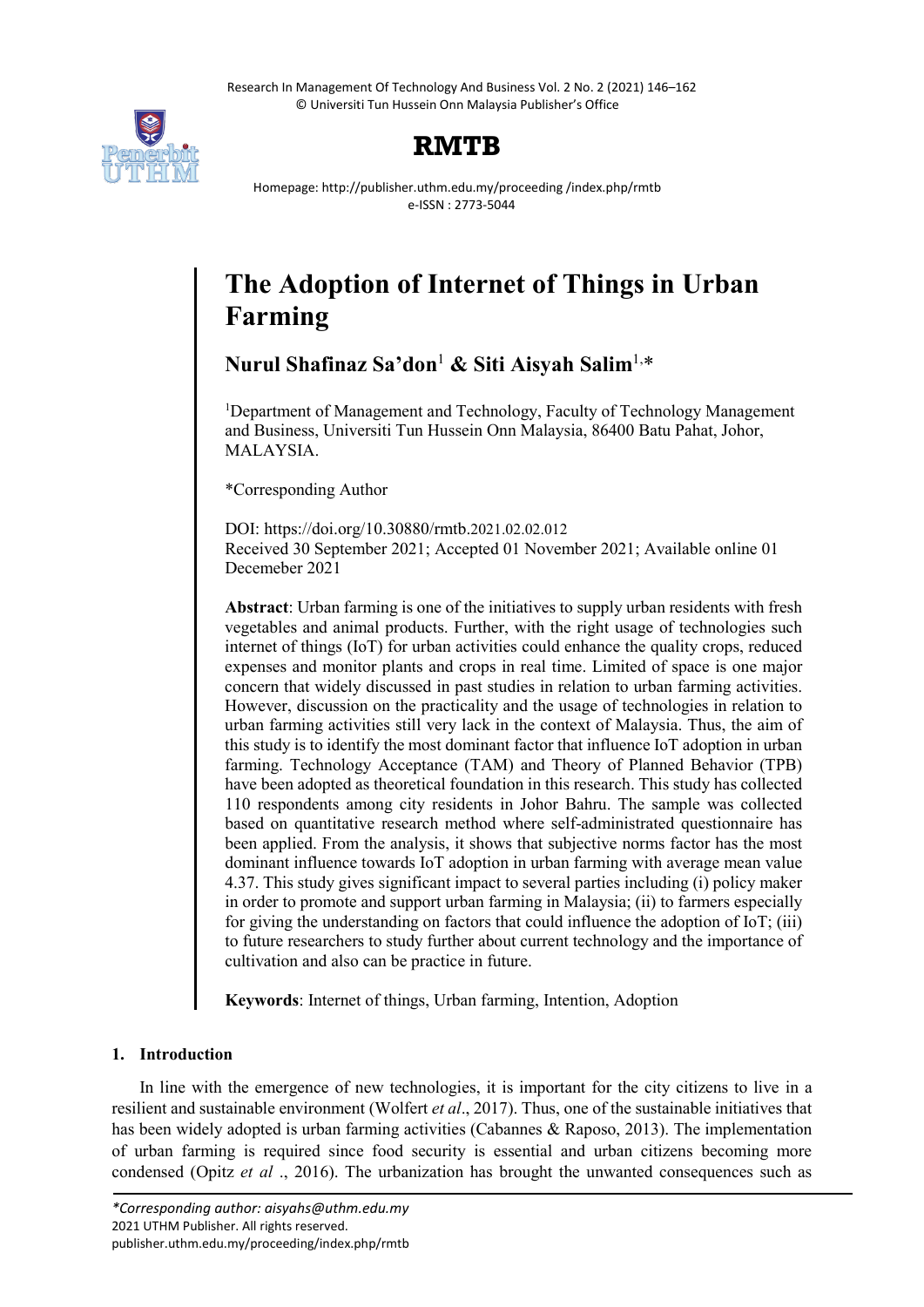reduction of fertile that lead to deforestation, air and water pollution, reduced drainage of the rainfall, and the creation of peri-urban areas (Orsini *et al*., 2013). There are several technologies such as big data, Internet of things (IoT), cloud computing have been innovated to support the operation of farming to be more productive, precise and sustainable (Elijah *et al*.,2018). These technologies have the potential to revolutionized traditional farming techniques and systems in farming to be more profitable, efficient, safe and environmentally friendly (Mteg and Msungu, 2013).

The use IoT in agriculture activities can improve the productivity, prices while maintaining sustainable development. IoT can overcome many problems that may be arising in agricultural field (Sundmaeker, 2016). As the use of IoT has shown significant improvement in agriculture industries, this effort has been extended to other related domain such as urban farming (Lecue *et al*., 2014). It is also been reported that IoT technology provides many benefits and thus has influenced more users to adopt this technology for farming purposes (Mwangi, Kariuki, 2015). As a result, IoT for farming is seen as a platform that been used frequently for side income, food security, food safety or to enhance the quality of the environment and greening the country (Thomaier and Siebert, 2014).

#### 1.1 Research Background

In Malaysia, urban farming is one of the activities that has the potential to supply food for nourishment or related administrations inside or on the edges of urban regions (Goldstein, 2011). Kulak, *et al*.,(2013) defined urban farming is the process growing of cultivation plant around cities to give food in local population. Urban farming activities can improving the food security in low income communities (Rurangwa, E., & Verdegem, 2015). The existence technologies such as robots and sensor network has opened up new opportunities for applications in agriculture (Ali *et al*., 2016).

In developed country, IoT become interest in its potential to support poverty alleviation and the up liftmen of the living standards (Kopetz, 2011). In addition, IoT can helps in agriculture industry transforming and the farmers could resolve any challenges come for example, water shortage, limited availability of lands and easy to manage crops. The advantages of IoT can influence the life of the world with advanced industries and smart cities (Halgamuge *et al*,, 2019).Thus, there are several the use of IoT in agriculture has been making them more productive, precise and sustainable in developed to over overcome the problems (Teagasc, 2016).

#### 1.2 Problem Statements

There are several topics has been discussed in past research related to urban farming activities (Aubry *et al*., 2012). Further, the use of advanced technology such as IoT has enhance the performance of urban farming activities (Lukman, 2017). Study by Vaishali *et al*. (2017), has pointed out that the use of IoT in urban farming can increase the efficiency of the crops as well as monitor the moist of the soil. Further, in another study by Savale *et al* (2015), have pointed out that urban farming activities could improve the fertilizer efficiency and reduce the side of IoT applications. Another study by Pierpaoli *et al*., (2013) has investigated factors that influence the adoption of technology like controlling system in urban farming. In that study, they have found that financial resources, security and the complexity of the technology and individual skills in use of technology as the main factors that lead to the adoption. In another study by Gao and Bai (2014), have found perceived ease of use and perceived of usefulness as factors that lead to the adoption of technology in urban farming.

 It is undeniable that advance technology could provide several benefits towards urban farming activities (Otsuka, 2013). However, the use of advance technology in farming also been criticized (Walter *et al*.,2017). For example, some scholars have pointed out that using advance technology in farming is a complex process, high cost, and legal aspects that need to be considered. Though all these issues have been pointed out, but there is still lacking of studies that looking into each of these in details (Tukiman, 2017). According to Gubbi *et al*. (2013) to ensure the successful of urban farming activities,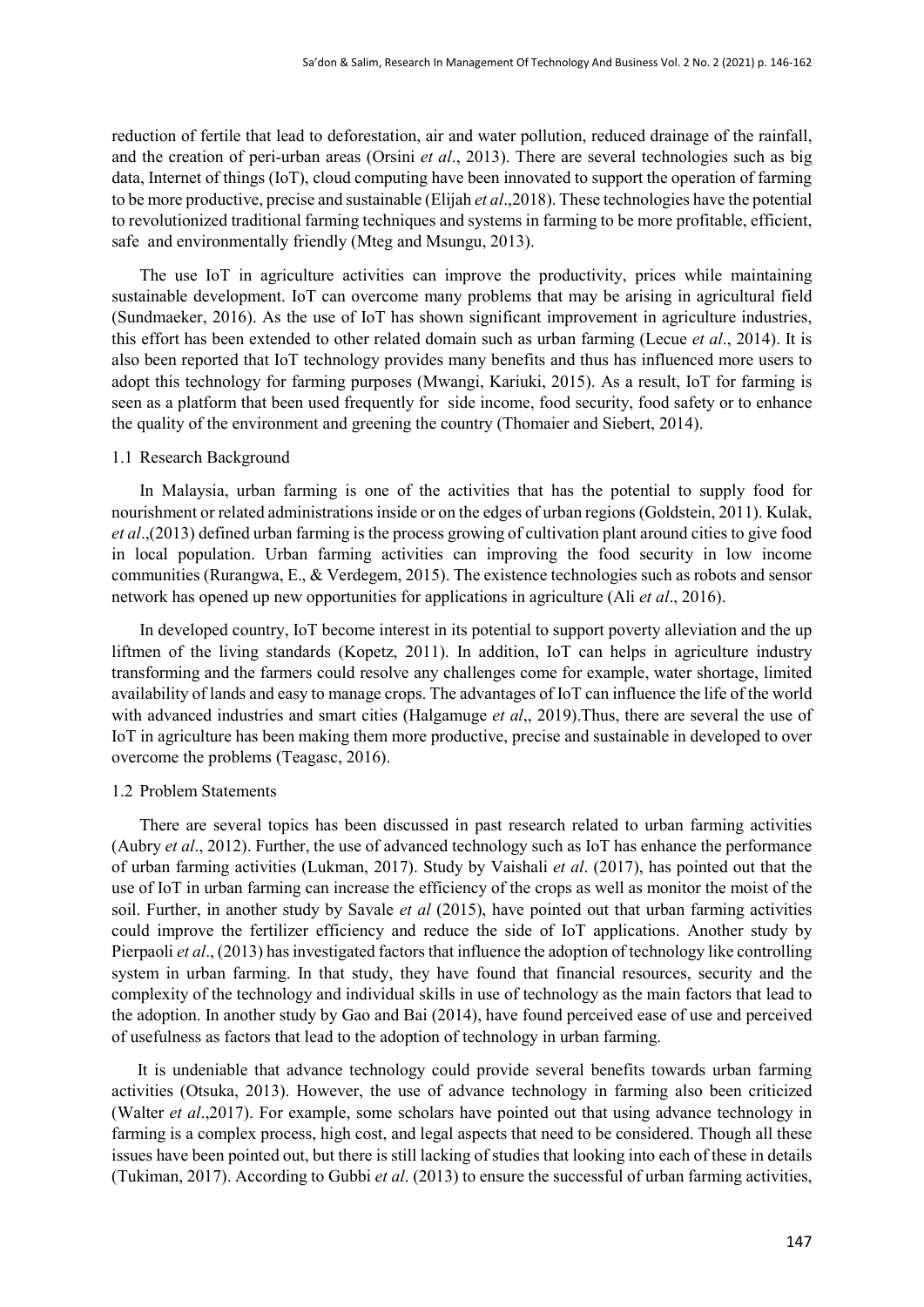it is a vital to understand the acceptance of IoT applications especially among city residents in Malaysia. Currently, study on IoT adoption and urban farming is still very limited. It is very important to understand factors that influence the adoption of IoT in urban farming (Poulsen *et al*.,2015). Thus, the aim of this research is to examine the factors that influence the adoption of IoT in urban farming and level of on the adoption of IoT in urban farming.

## 1.3 Research Questions

- (i) What are the most dominant factors that influence IoT adoption in urban farming?
- (ii) What is the level of intention towards IoT adoption in urban farming?
- (iii)What is the relationship between the influencing factors and IoT intention of adoption in urban farming?

## 1.4 Research Objectives

- (i) To identify the most dominant factors that influence IoT adoption in urban farming.
- (ii) To examine the level of intention towards IoT adoption in urban farming.
- (iii)To examine the relationship between the influencing factors and IoT intention of adoption in urban farming.

## 1.5 Significance of the Study

This study brings the significant to policy maker especially to government to promote and support urban farming in Malaysia. Second, this study will attract the farmers to use the current technology for farming. In addition, it also facilitates the new future research to study further about current technology and the importance of cultivation and also can be practice in future. Moreover, this study also can create a valuable reference to researchers.

#### 1.6 Scope of the Study

The target sample for this research is the city residents which is live in Johor Bahru because they are falls in development regions. Hence, this research is to the relationship between the influencing factors and IoT intention of adoption in urban farming. The respondents of survey targeted in this research are city residents in Johor Bahru.

## **2. Literature Review**

#### 2.1 Urban Farming

Kulak *et al*., (2013) define urban farming as a process of cultivation plant around cities to give food in local population. While, Salim *et al*. (2019) define urban farming as an activity that happen in city area by city dwellers to get fresh food and get additional income. The activity of urban farming can be done in small or large areas within city area, community garden, balconies, indoor farms and greenhouses (Goldstein, 2011). Urban farming received attention from local governments throughout the developing population in city (Hamilton *et al*., 2014). The activity of urban farming has become gradually popular as demand for green development increases (Tukiman, 2017). Urban farming contributes to the improvement of maintainability in cities by expanding natural quality of the crop yields (Rezai *et al*., 2016). According to Terano *et al*. (2017) positive perception, confidence in practicing urban farming and influenced by societal environment are factors that influences the adoption of urban farming. Hence, there are several initiatives introduced to urban farming especially to solve the problems of insufficient sharing of information (Yan and Tan, 2016). Study by Yan and Tan (2016) found that the internet of things (IoT) is one effective method to solve the problems regarding the farming products.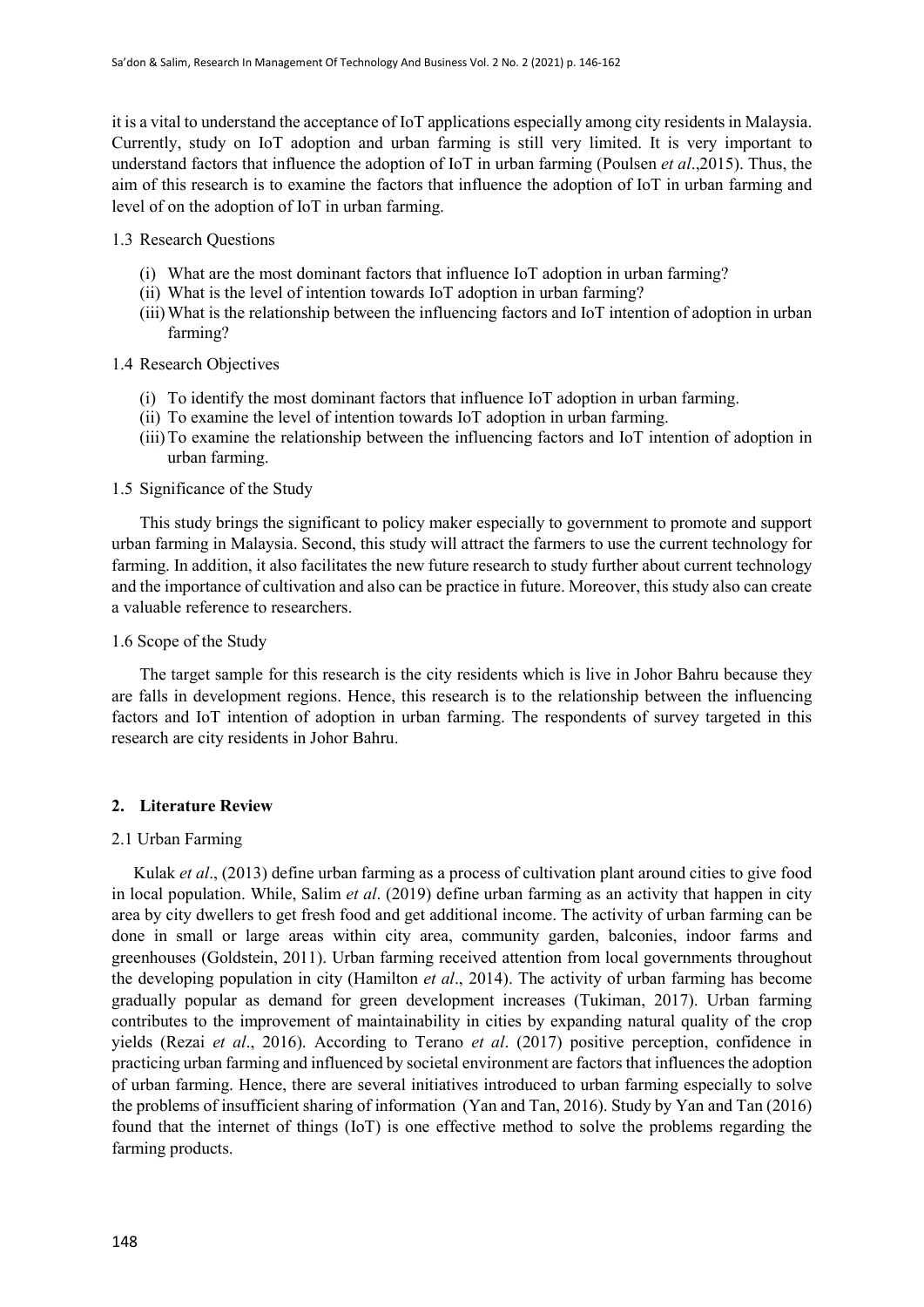## 2.2 Internet of Things (IoT)

IoT is a concept of computing that link the computer network (Singh, 2020). According to Vermesan and Friess (2014), IoT enable to be connected anytime and anywhere. The adoption of IoT has been extended to urban farming industry which include every aspects of our life. In addition, with the advancement of new technology like internet, big data and smart phone, the activity of farming can be done through electric monitoring of crops, as well as related to environmental (Jayaraman *et al* ., 2016). A study by Gao and Bai (2014), found that factors contribute the IoT in urban farming are trust, social influence, perceived enjoyment and perceived behavioral intention to use IoT technology. These included the advantage of the innovation, comparability to existing product, effecting how easy it is to adopt, its complexity or simplicity, including perceptions of this, its trialability or testability, in terms of the opportunity to experiment with innovation and finally, observability, in terms of how easy it is (Long, *et al*.,2016).

#### 2.3 Urban Farming and Internet of Things

 IoT is a framework of interrelated computing gadgets, computerizes machines given with one of a kind identifiers and the capacity to exchange information over a organize without requiring human interaction (Halgamuge *et al*., 2019). The adoption of IoT in urban farming has provide significant improvement among city dwellers especially in Malaysia. According to Arvind *et al*. (2017), the use of IoT in urban farming activities could improve the process of plantation to be more efficient and effective as all information will be stored in electronic devices ( Yoon *et al*., 2018). IoT could also become the solution for smart agricultural and automated farming. The automation systems could improve the efficiency their labor manpower (Mekala and Viswanathan, 2017). There are several studies discussed on the effectiveness of IoT for urban farming purposes (Takekar and Takekar, 2017; Moon *et al*., 2017).

 IoT gives positive impact towards our daily lives (Gao, 2015). Several benefits of IoT in farming activities have been reported including monitoring, improvement in the use efficiency of inputs (soil, water, fertilizers and pesticides), reduced cost of production, and protection of the environment (Patil *et al*., 2012). The conveniences rendering an emerging trend among the users and it become one of the major factors contributed this activity (Weinberg *et al*.,2015). There are several factors that influence the adoption of IoT for urban farming including farm size (Kariuki (2019), human capital or recognized as the farmers' education (Keelan *et al*., 2014) and many more.

#### 2.4 Theoretical Background

There are few theories widely used for explaining the intention of adoption such as Technology Acceptance Model (TAM) (Davis, 1986), Theory of Planned Behavior (TPB) (Ajzen,1991), (UTAUT) (Venkatesh *et al*,.2003), Diffusion of innovation (DOI), DeLone and McLean IS Success Model (Delone and McLean 2003) and few more. However, only few theories are relevant with IoT particularly for urban farming context. In this study, TAM and TPB have been selected to examine the relationship between success factors and intention to adopt of IoT in urban farming.

## 2.5 Conceptual Framework

The process of conceptualization the research framework and factors that lead to intention of adoption is influenced by the work of Jurkenbeck *et al*., (2019). Their study has discussed factors that lead to intention of technology adoption in vertical farming. In order to explain this scenario, Jurkenbeck *et al*., (2019) have adopted TAM and TPB theory. TAM will be used in this study to explain the perceived usefulness in technology. While TPB will be used in this study to explain the perceived behavior control, subjective norms, and attitude toward adoption. The aim of conceptual framework is to show the main components comprise in the framework which include the independent variable and dependent variable of this study. This study has one dependent variable which is intention to adopt and four independent variables which is subjective norms, perceived usefulness, perceived behavior control and attitude toward adopt will be further elaborated.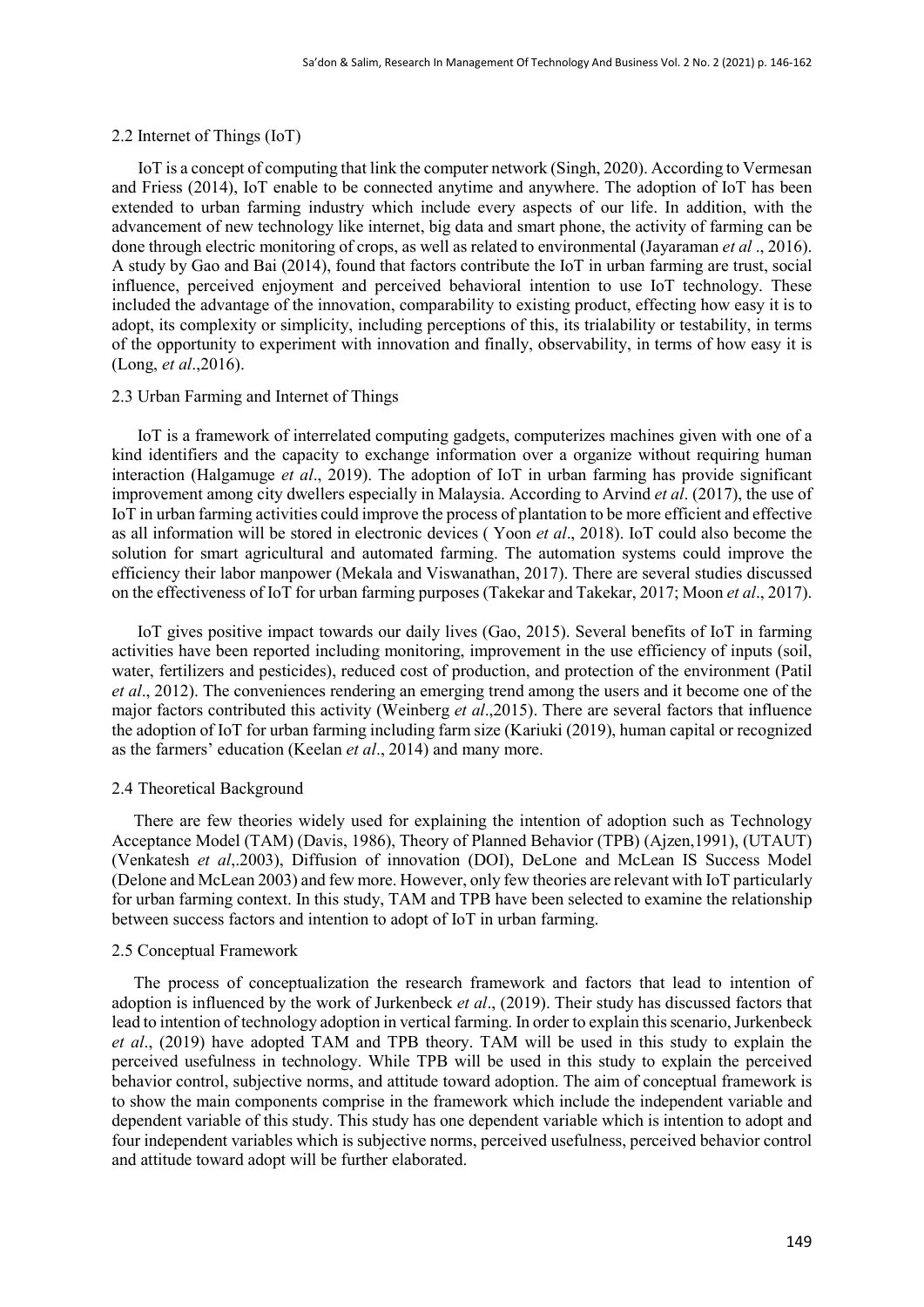

**Figure 1: Conceptual framework**

#### *(a) Subjective Norm*

Subjective norm is a social factor, which corresponds to the perceived social pressure to perform or not perform the behavior. According to Hou and Hou ( 2019), it is symbolizes of influence on someone or in the organization and is also an important system of one's decisions such as from, peers, family and friends. Some researchers have been said, the consumer will have a higher intention to use the technology in farming, when they got their positive perceptions in their own ability to implement in practice on their farms. According to Borges, *et al*.,(2014), attitude and perceived behavioral control are the main factors that influence the intention of adoption.

## *(b) Perceived Usefulness*

Perceived usefulness is the degree to which the user believes that the system usage would enrich their performance and lifestyle (Davis FD., 1989). According to Flett *et al*.(2004), perceived of usefulness allows farmers focus on their particular needs and could improve the financial status of the farm. Some researchers have identified the positive relationship between IoT products or services adoption rates and perceptions would facilitate in their daily life (Gao, L.; Bai, 2014).

#### *(c) Perceived Behavioural Control*

Perceived behavioral control refers to the ease or difficulty perceived by the individual to perform by the individual to perform the behavior (Ajzan,1991). According to Borges, *et al*.,(2014), perceived behavioral control is another factor that alleviate people's involve in seeking relevant information in technology and its explain a few users' perception if they have the essential resources, potentiality, and sense of control in successfully performing the behavior. Perceived behavior control has a huge influence in the behavioral intention to adopt instead of they are does not impact on the attitude toward adoption.

#### *(d) Attitude toward Adoption*

Attitude is a measurement to the individual whether is favorable or unfavorable to the achievement of one's behavior (Mi, 2013). Individuals from their attitude based on their perception of what may be true about a particular may based on information, knowledge to the subject sometimes supported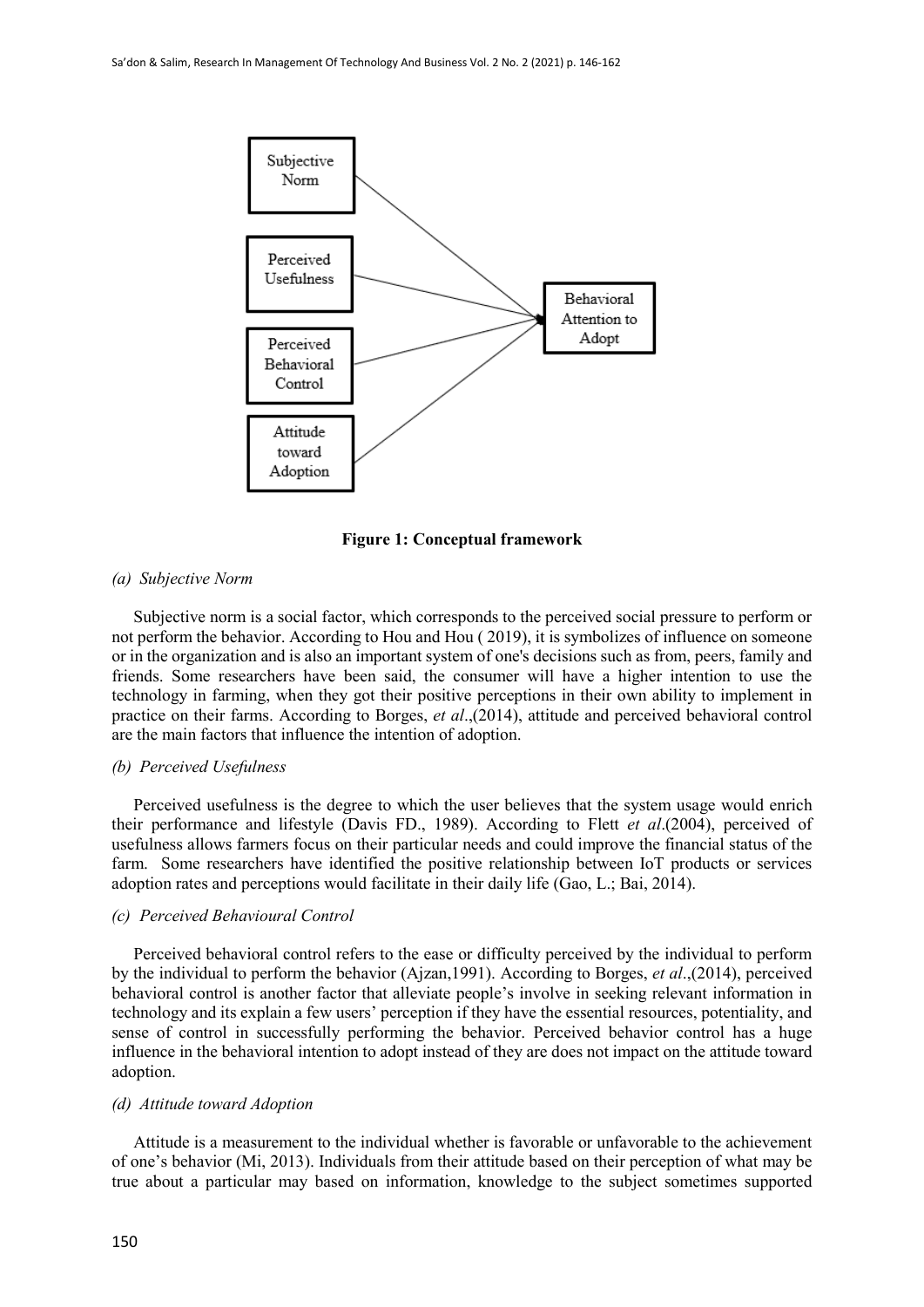believes (Willock *et al*.,1999). According to the Bearth *et al*.(2014) the attitude toward adoption positively affects the behavioral intention to adopt. In previous research, the consumer aware the practice of technology in farming due to perceived security of food.

#### *(e) Intention to Adopt*

Few studies related to intention of IoT in urban farming have been done by research. There are a few factors that will influence the acceptance of internet of things especially the social influence. Social influence plays an importance role in initial stage of process or diffusion to adopt the internet of things. According to Trust (2018), factors of ease of use and perceived usefulness may influence the intention to adopt internet of things. According to Jurkenbeck *et al*.(2019), subjective norms, perceived usefulness, perceived behavioral control, attitude to adoption are the main factors that influence the intention of adoption.

#### 2.6 Hypothesis

The research hypotheses are formulated from the research questions. Of utmost interest in the present study is the investigation of question: "What is the relationship between the influencing factors and IoT intention of adoption in urban farming?". To understand the issue, we explore the variables through the lens of Technology Acceptance Model (TAM) by (Davis, 1986)) and Theory of Planned Behavior (TPB) by Ajzen (1991). The hypotheses development for this research was based on social influence towards intention to adopt internet of things in urban farming. Further, we applied the relationship of TAM variables to context of this research, which posits the intention to adopt internet of things in urban farming is determined by subjective norms, perceived usefulness, perceived behavioral control, and attitude to adoption. Based on these arguments, it was hypothesized that:

- H1: There is a significant relationship between subjective norm and the adoption of IoT in urban farming.
- H2: There is a significant relationship between perceived usefulness and the adoption of IoT in urban farming.
- H3: There is a significant relationship between perceived behavioral control and the adoption of IoT in urban farming.
- H4: There is a significant relationship between attitude toward adoption and the adoption of IoT in urban farming.

## **3. Research Methodology**

#### 3.1 Research Design

In this research, both descriptive research and quantitative research will be used. Descriptive research provides a detailed and highly accurate picture of the research. Besides, it also helps to locate new data that contradict past data and create a set of categories or classify types. Then, step or stages of sequence can be clarifying and report on the background or context of situation. Quantitative research being used in this study because method is fast and can cover wide range and situation by picking sample to present the population that desired to study. Moreover, the data collected through questionnaire survey and secondary data will provide reliable result (Ahmad, 2018).

#### 3.2 Sampling Method

This study will be conducted in developing city which is in Johor Bahru. The population of the study which is consisted the people in Johor Bahru are estimate 1494800 peoples. According to Sekaran (2000), population is the entire group of individuals that researchers want to study. Based on the sampling schedule Krejcie & Morgan (1970), this study has set a total of 384 respondents to answer the questionnaires that will be distributed.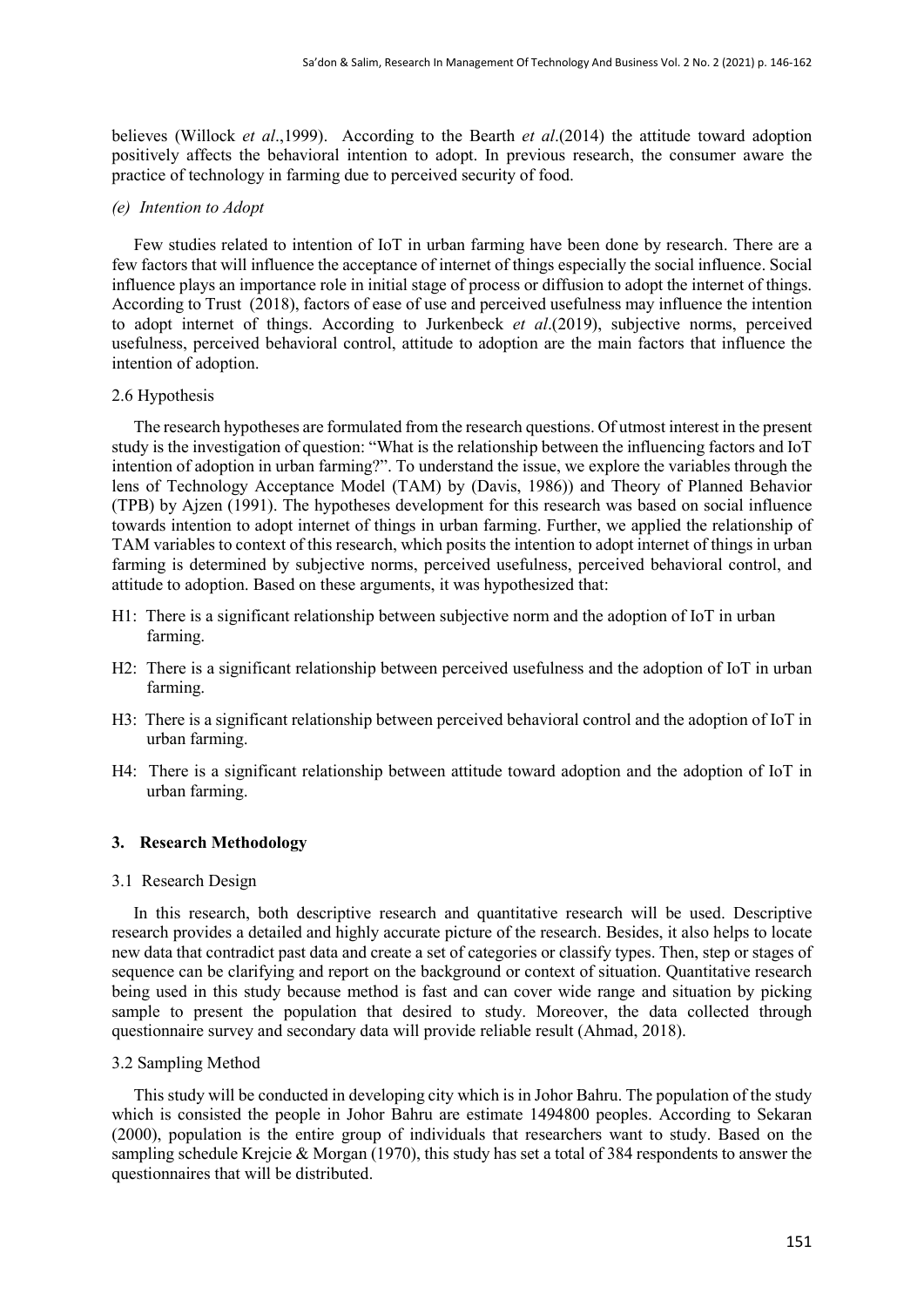#### 3.3 Research Instrument

This research will use quantitative method and the suitable instrument that will be used is questionnaire form. Instrument study is method used to get and gather research information. The questionnaire is one of the tools of quantitative method for gathering structured data from individuals. The questionnaire that distributed to the respondents is close-ended format. The questionnaire is divided into two section such suction A and section B. The section A will be explained the background of the respondents. The section B will ask the question about intention of adoption.

#### 3.4 Data Analysis

All collected data obtained arranged into a systematic and easy to understand. Analysis of data had taken part in order to identify the finding of the research and to establish whether this research will be meeting the research objectives. Data which collect from the primary sources which was questionnaire will be analyzed by using the descriptive analysis method and correlation analysis.

#### *(a) Descriptive Analysis*

Descriptive analysis is used to see percentage and average mean value and frequency. In this study, researcher will use descriptive analysis in relation to know how to obtain the population information from the sample. Statistical analysis method that used to analyze the data for this research is use the SPSS software. It a program that provide various ways to rapidly examine data and test scientific hunches Further, the research can made clarification on the basic results and data information from percentage and mean for the research.

## *(a) Correlation Analysis*

Correlation analysis is used to access the relationship between the variables (Akhilesh, 2019). In this study, researcher will use correlation analysis in relation to know how to measures the extent of correspondence between the variables. Pearson's correlation coefficient method is use to express the strength of the relationship between the variables since the normality test showed that the data was not normally distributed (Patricks *et al*., 2018).

#### **4. Results and Analysis**

#### 4.1 Response Rate

 In this study, the selected respondents are city residents in Johor Bahru that consists 14, 94,800 peoples. According to Krejcie and Morgan's (1970) on calculating the sample size based on population number, this study required at least 384 respondents to answer the questionnaire. Thus, the questionnaire survey was distributed to the respondents but only 110 sets were getting back. Based on that, the response rate of this study is 29 percent.

#### *(a) Pilot Study*

Pilot study is small scale versions of planned investigations and been conducted to test the reliability of the questionnaire in research (Doody & Doody, 2015). A pilot study often provides ideas, approaches and clues that may have been overlooked before conducting the real study (Lang *et al*.,2016). By doing pilot study, it can increases the chances of getting clearer findings as well as eliminate question that are likely to mislead in the main research (Teare *et al*.,2014). Thus, a total 25 questionnaire has been distributed to urban citizen who has been doing farming in Johor Bahru. The result of the questionnaire was analyzed by using SPSS.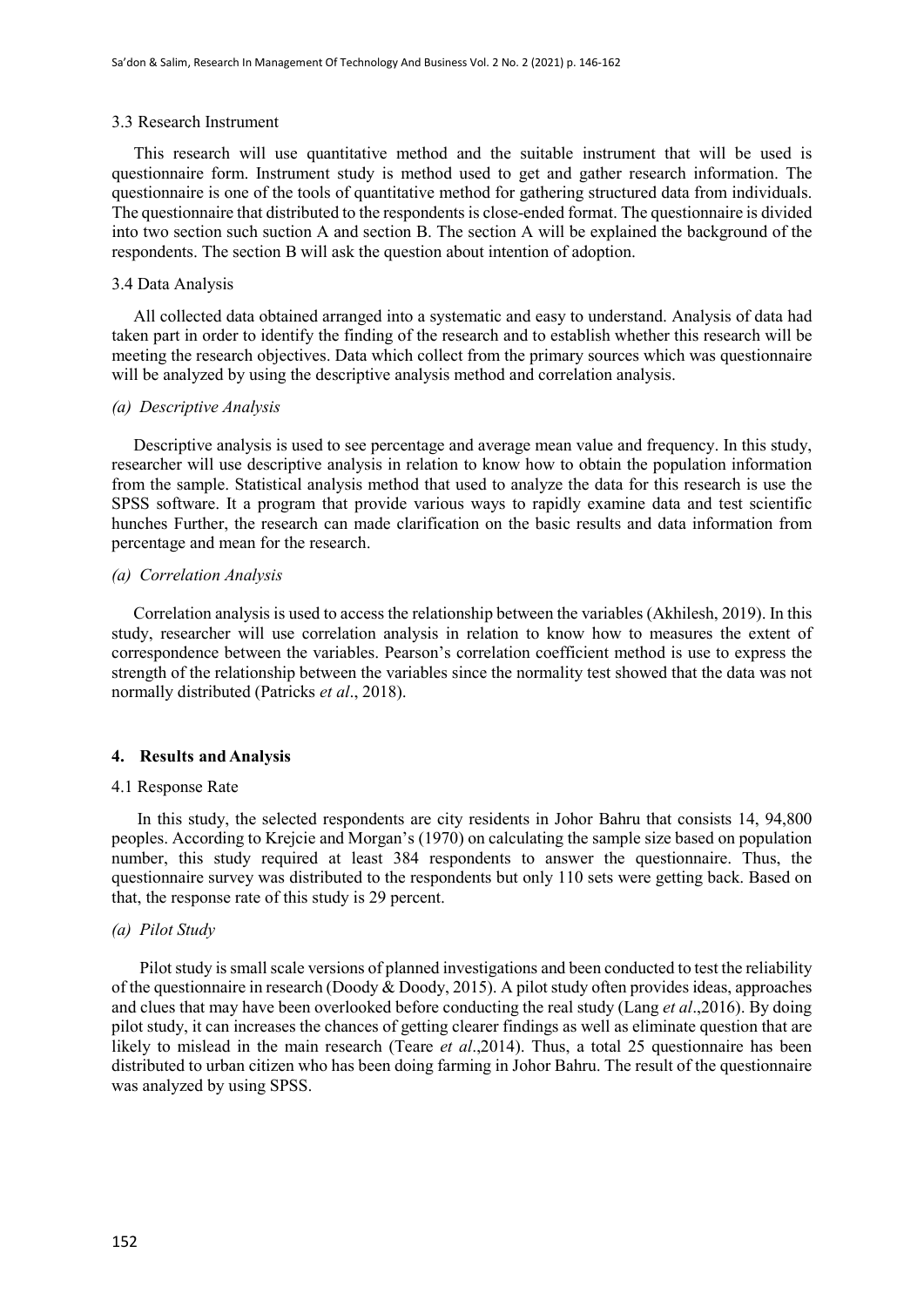| Factors                         | Cronbach's Alpha | No. Item |
|---------------------------------|------------------|----------|
| Subjective Norms                | 0.734            |          |
| Perceived Usefulness            | 0.723            | 4        |
| Perceived Behavioral Control    | 0.797            |          |
| <b>Attitude Toward Adoption</b> | 0.704            |          |
| Intention to Adopt              | 0.785            |          |

|  |  |  |  | Table 1: Cronbach's alpha value for 25 respondents |
|--|--|--|--|----------------------------------------------------|
|--|--|--|--|----------------------------------------------------|

Table 1 shows the summary of reliability test for this study. The Cronbach's alpha for subjective norms is 0.734, Cronbach's alpha for perceived usefulness is 0.723, for perceived behavior control is 0.797 and for attitude toward adoption is 0.704. While for intention to adopt, the Cronbach's alpha is 0.785. The result shows that the reliability level Cronbach's alpha of the questionnaire is acceptable as the value of each construct is greater than 0.7. With the acceptable result obtained from pilot study, researcher can proceed with collecting data with the actual study.

## *(b) Actual Study*

 The actual study conducted once the result from the pilot is valid and reliable. Table 2 shows the result of reliability test conducted for actual study for each variable. For this study, 110 citizens from Johor Bahru have been used to get their respondents.

| Factors                         | Cronbach's Alpha | No. Item |
|---------------------------------|------------------|----------|
| Subjective Norms                | 0.715            |          |
| Perceived Usefulness            | 0.742            | 4        |
| Perceived Behavioral Control    | 0.782            |          |
| <b>Attitude Toward Adoption</b> | 0.708            |          |
| Intention to Adopt              | 0.715            |          |

## **Table 2: Reliability test (actual study)**

 Based on the Table 2, the Cronbach's Alpha for subjective norms is 0.715. While for perceived usefulness is 0.742, for perceived behavioral control, the Cronbach's alpha is 0.782, and for attitude toward adoption, the Cronbach's alpha is 0.708. Lastly, for intention to adopt, the Cronbach's alpha is 0.715. The result shows that the reliability level of the questionnaire is acceptable as the value for each are more than 0.7, which means that the research instrument that being used are reliable.

## 4.2 Descriptive Analysis (Demographic)

 This section gives the overview of demographic information of respondent. Few questions in relation with gender, race, age, having experience using technology for farming purposes has been asked under this section. For the purpose illustrating general information of the respondent, only gender and using technology for faming activities will only be reported.

## *(a) Gender*

Table 3 illustrates the percentage of respondents based on their gender. From the result it shows majority of the respondents are male with 53.6 percent while the rest are female respondents.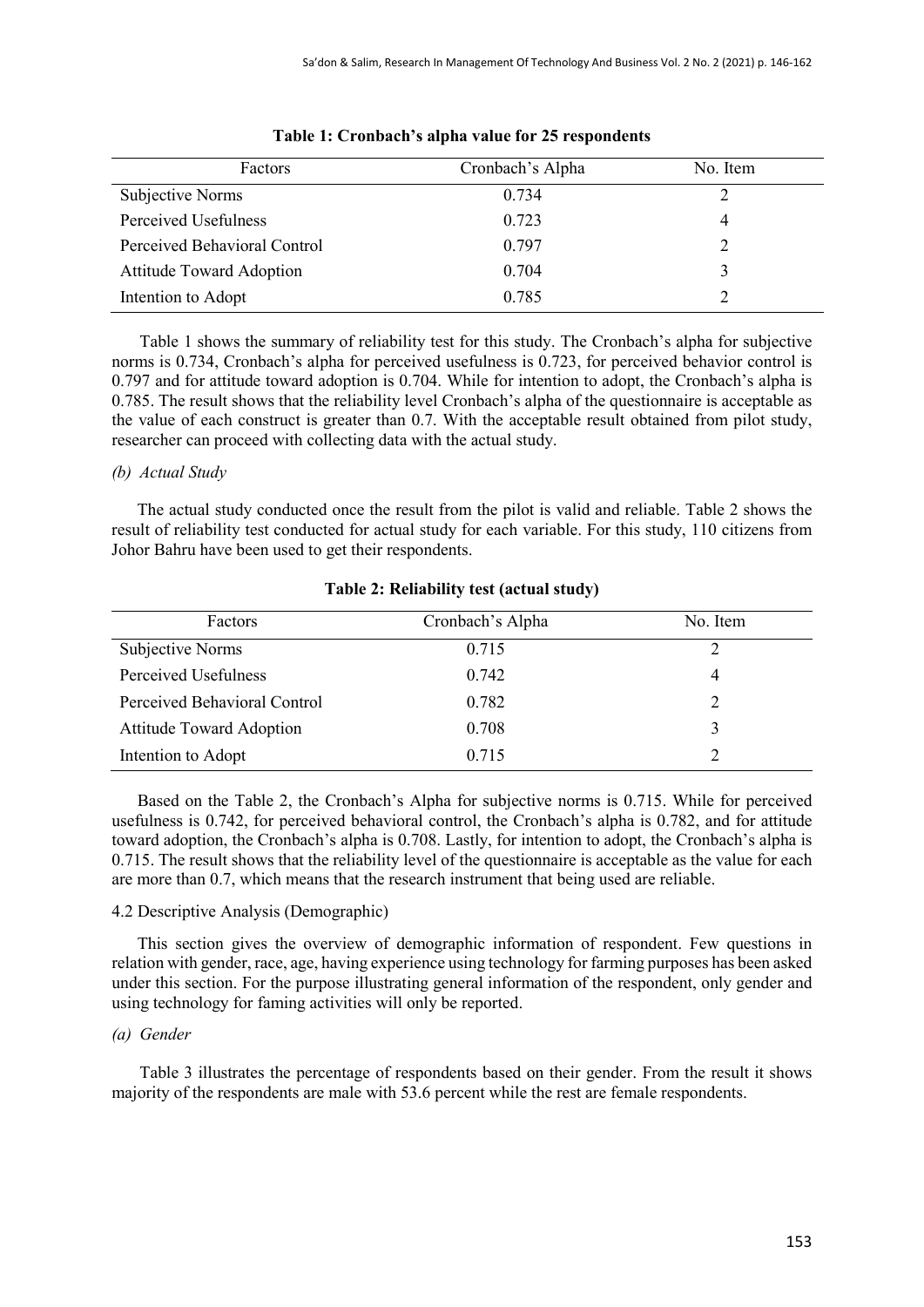| Gender | Frequency | Percentage $(\% )$ |
|--------|-----------|--------------------|
| Female |           | 46.4               |
| Male   | 59        | 53.6               |
| Total  | 110       | 100                |

| Table 3: Demographic information (gender) |  |  |  |  |  |  |
|-------------------------------------------|--|--|--|--|--|--|
|-------------------------------------------|--|--|--|--|--|--|

## *(b) Using Technology*

Table 4 show more than 10.9 percent of respondents have answered yes for the following question "Is your technology currently help your farming activities?" . From the table it also shown that the 12 respondents have selected agree with the statement while 98 respondents disagree with the statement.

|       | Is your technology currently help your farming activities? |      |
|-------|------------------------------------------------------------|------|
| Yes   | 12                                                         | 10.9 |
| No    | 98                                                         | 89.1 |
| Total | 110                                                        | 100  |

## **Table 4: Using technology for farming**

#### 4.3 Descriptive Analysis (Variable)

In this section, descriptive analysis is used to examine the characteristics of individual variables. Thus, the researcher has examined the data to describe the mean and standard deviation related all variables which are subjective norms, perceived usefulness, perceived behavior control, attitude toward adoption and intention to adopt. Besides, this analysis is an efficient way to differentiate each part in the mean distribution based on the Likert Scale to measure the level of measurement of the center of tendency for each question item in the questionnaire.

#### *(a) Subjective Norms*

From the result it shows that the highest mean value for subjective norms variable is for question 3 with statement *"The government will give tax exemption if I'm use IoT for urban farming activities"*  (M=4.45, SD=0.72). However, question 1 the lowest mean value with statement *"My neighbor will support me if I am using IoT for urban farming activities"* (M=4.29, SD=0.70). Even though the question 1 has the lowest mean value, but still have the medium range position. In this study, the average mean value of subjective norms is 4.37.

## *(b) Perceived Usefulness*

From the result it shows that the highest mean value for perceived usefulness variable is for question 2 with statement *"The use of IoT for urban farming is environmental friendly"* (M=4.26, SD=0.81). However, question 1 the lowest mean value with statement *"The use of IoT in urban farming contribute to regional food production*" (M=4.17, SD=0.85). Even though the question 1 has the lowest mean value, but still have the medium range position. In this study, the average mean value of perceived usefulness is 4.20.

#### *(c) Perceived Behavioural Control*

From the result it shows that the highest mean value for perceived behavioral control variable is for question 1 with statement *"I'm confident IoT can increase my farming production"* (M=4.07, SD=0.80). However, question 3 the lowest mean value with statement *"The space in my house area*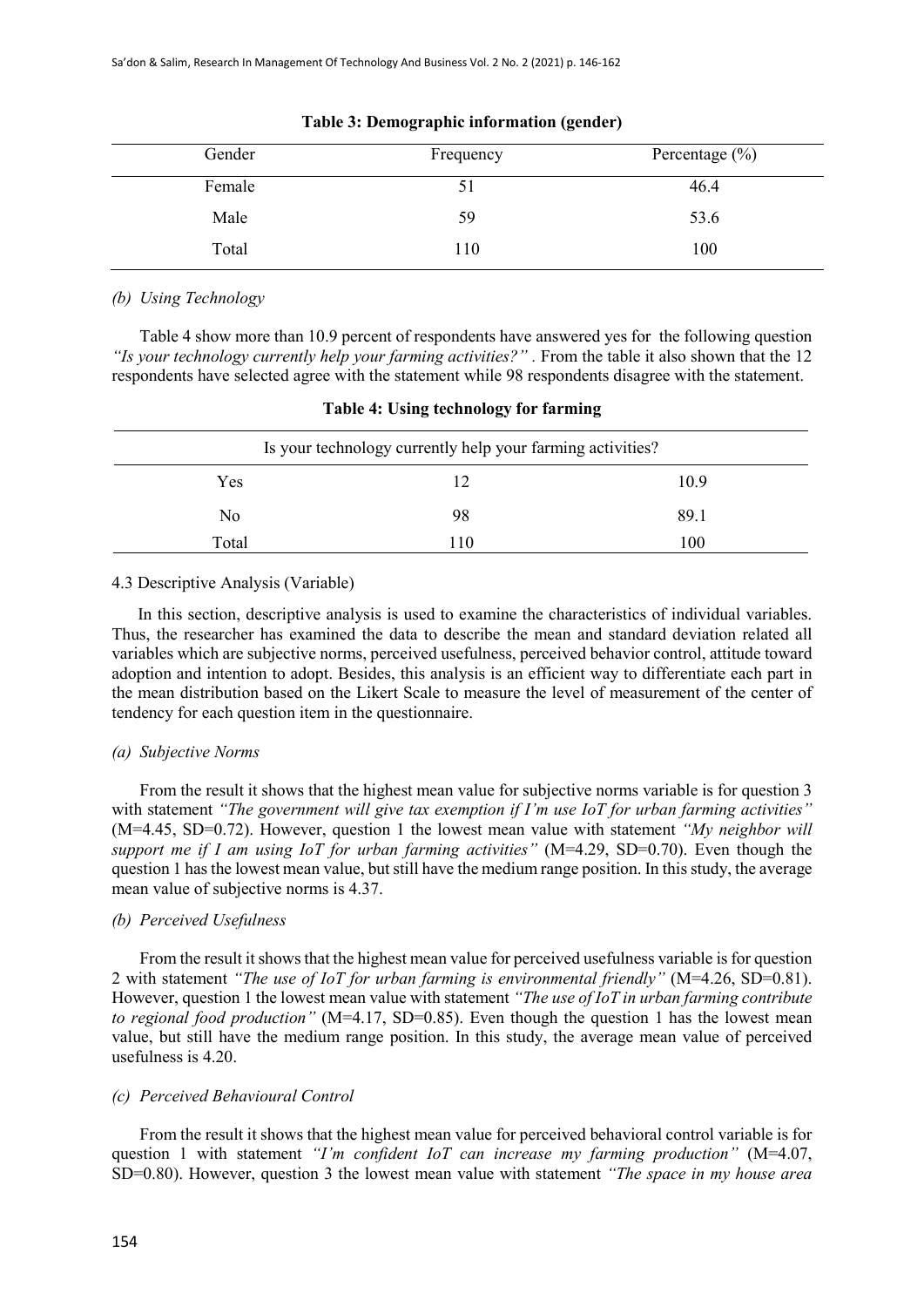*influence my decision towards IoT adoption in urban farming*" (M=4.03, SD=0.67). Even though the question 3 has the lowest mean value, but still have the medium range position. In this study, the average mean value of perceived behavioral control is 4.05.

## *(d) Attitude toward Adoption*

From the result it shows that the highest mean value for attitude variable is for question 3*"I am positive toward the adoption of IoT for urban farming"* (M=4.27, SD=0.49). However, question 1 the lowest mean value with statement *"I am aware of the practice of IoT adoption in urban farming"*  (M=4.01, SD=0.61). Even though the question 1 has the lowest mean value, but still have the medium range position. In this study, the average mean value of for attitude toward adoption is 4.13. *(e) Intention to Adopt*

From the result it shows that the highest mean value for intention to adopt variable is for question 3 *"The use of IoT is the systematic device in urban farming to adopt"* (M=4.45, SD=0.72). However, question 1 the lowest mean value with statement *"In future, I will adopt IoT for my urban farming activities"* (M=4.29, SD=0.70). Even though the question 1 has the lowest mean value, but still have the medium range position. In this study, the average mean value of for intention to adopt is 4.37.

#### 4.4 Normality Test

 Normality test is needed before proceeding to the correlation test. According to Asghar and Salleh (2006), normality test is used to determine whether the study population is normally distributed, or not. If the data is normally distributed, then the data parametric test is used by conducting Pearson correlation test. However, if the data is not normally distributed, then the non-parametric test will be conducted using Spearman correlation test. Besides, researcher needs to use whether Kolmogrov-Smirnov or Shapiro-Wilk test to determine the distribution of data normality. From the analysis, it shows the value of all variables have p value <0.005 which are 0.000 and 0.001. Hence, this data is not normal and non-parametric test of Spearman's Rho correlation test will be used to describe the relationship between two variables and to achieve the objectives of the study.

#### 4.5 Correlation Analysis

 According to Gogtay and Thatte (2017), correlation is used to estimate the strength of relationship between two or more variables. Bivariate correlation is known as one of the simplest form of quantitative analysis (Bonett and Wright, 2015). In this study, researchers have used Spearman's Rho correlation test to achieve the goal of the study as the data collection is not normal distributed. According to Dancy and Reiny (2004) , if the correlation coefficient is less than 0.10 then the correlation strength is considered as negligible correlation. In addition, if the correlation coefficient is between 0.10 and 0.30, then the strength of the correlation is weak. Correlation's strength is considered moderate if the correlation value is between 0.40 and 0.60. While, if the correlation coefficient is between 0.70 and 0.90, the strength of the relationship is considered strong. The correlation coefficient is considered as strong if the coefficient value is 0.90 and above, the strength of the relation is a very high level.

|  |  | Table 5: The interpretation of Spearman rho correlation coefficient |  |  |
|--|--|---------------------------------------------------------------------|--|--|
|--|--|---------------------------------------------------------------------|--|--|

| Correlation | Strength of Relationship |
|-------------|--------------------------|
|             | Perfect                  |
| $0.7 - 0.9$ | Strong                   |
| $0.4 - 0.6$ | Moderate                 |
| $0.1 - 0.3$ | Weak                     |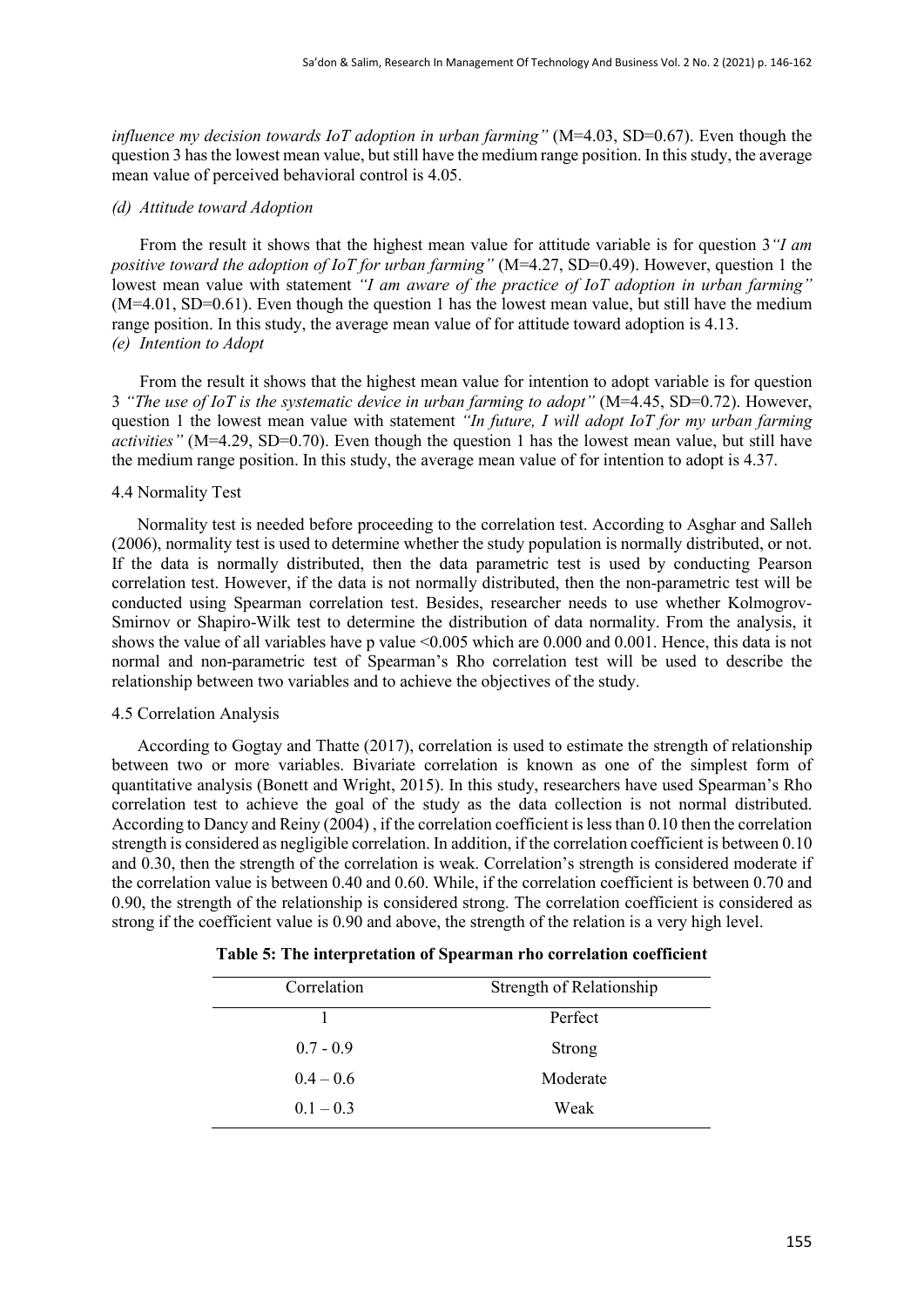## 4.6 Hypothesis Testing Analysis

 Table 6 shown the result of hypothesis tests. According to the result, subjective norms, perceived usefulness, perceived behavioral control and attitude to adopt factors has correlation with the dependent variable, intention to adopt but subjective norms is the dominant factor among others. As conclusion, the correlation coefficient between subjective norms and intention to adopt shows that there is a positive significant relationship between theses correlation. Meanwhile, there is less significant between perceived behavior control and intention to adopt internet of things in urban farming.

|                | Hypothesis                                                                                           | Correlation<br>Coefficient | Level                               |
|----------------|------------------------------------------------------------------------------------------------------|----------------------------|-------------------------------------|
| $H_1$          | There is a significant relationship between<br>subjective norms and intention to adopt.              | $1.000**$                  | Positive<br>relationship            |
| H <sub>2</sub> | There is a significant relationship between<br>perceived usefulness intentions to adopt.             | $0.283$ **                 | Positive<br>relationship            |
| $H_3$          | There is a significant relationship between<br>perceived behavior control and intention to<br>adopt. | 0.141                      | Less<br>Significant<br>relationship |
| $H_4$          | There is a significant relationship between<br>attitude towards adoption and intention to adopt.     | 0.149                      | Less<br>Significant<br>relationship |

## **Table 6: Level of coefficient correlation**

#### **5. Discussion, Recommendation and Conclusion**

#### 5.1 Discussion

 As a whole, this study has addressed each research question and subtopic discussed the objectives have been carried out to identify the most dominant factors that influence IoT adoption in urban farming, to examine the level of intention towards IoT adoption in urban farming and to examine the relationship between the influencing factors and IoT intention of adoption in urban farming. According to the result, subjective norms, perceived usefulness, perceived behavioral control and attitude to adopt factors has correlation with the dependent variable, intention to adopt but subjective norms is the dominant factor among others. As conclusion, the correlation coefficient between subjective norms and intention to adopt shows that there is a positive significant relationship between theses correlation. Meanwhile, there is less significant between perceived behavior control and intention to adopt internet of things in urban farming.

## *(a) Research Objective 1*

## **Table 7: Factors that influence the adoption of IoT in urban farming**

| No.                    | <b>Influencing Factors</b> | Average Mean Score | Level  |
|------------------------|----------------------------|--------------------|--------|
| $\overline{1}$ .       | Subjective Norms           | 4.38               | High   |
| $\mathcal{D}_{\alpha}$ | Perceived Usefulness       | 4.20               | Medium |
| 3.                     | Perceived Behavior Control | 4.05               | Medium |
|                        | Attitude to Adopt          | 4.12               | Medium |

 In this study, descriptive analysis has been used to describe the average mean score. Table 7 shows the significant factors of average mean score for each variable that have been measured. Based on these four factors of intention of the adoption, the subjective norms and perceived usefulness is at high level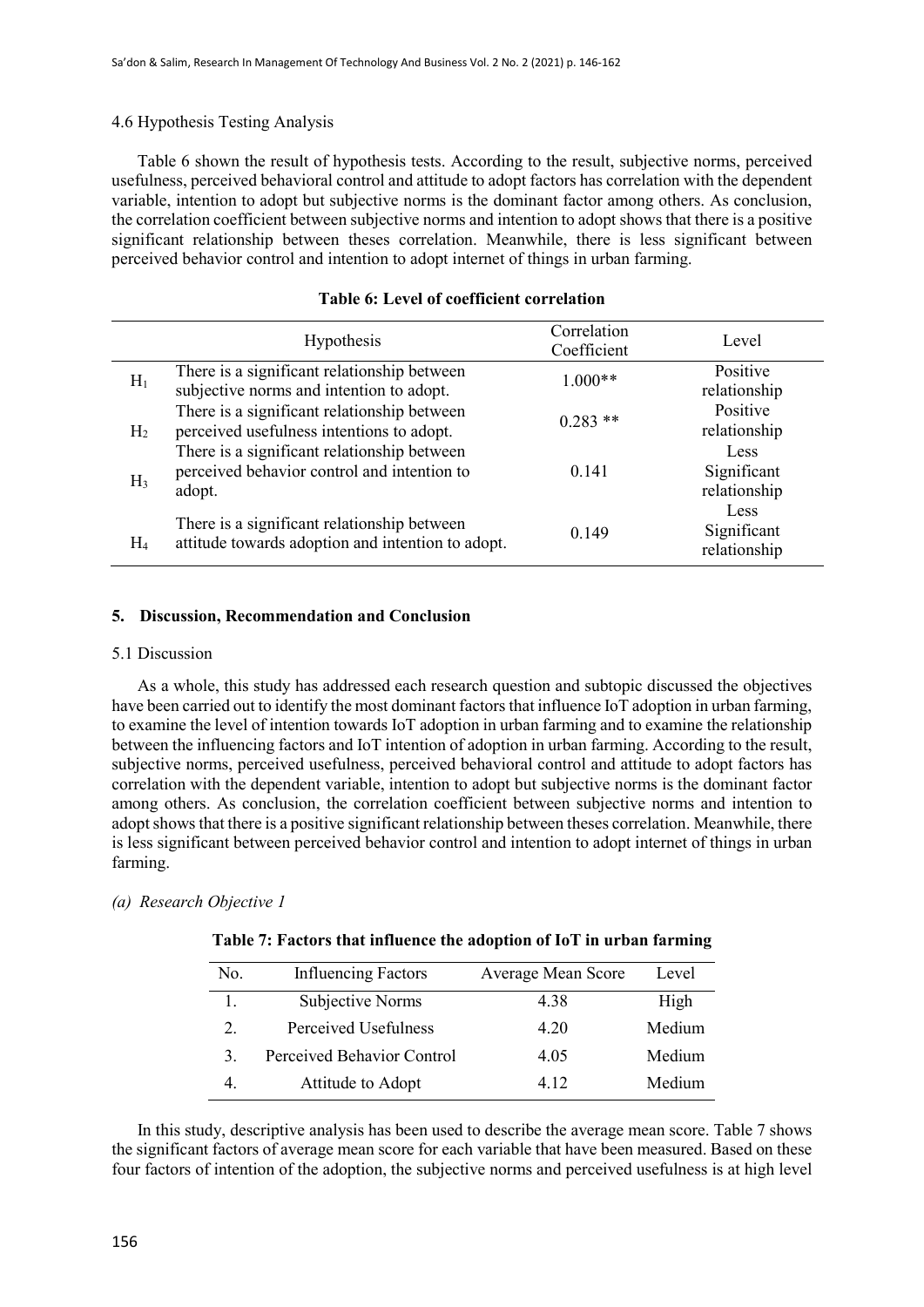of means while perceived behavior control and attitude to adopt has medium mean. This result was dependable with the earlier study,

## *(b) Research Objective 2*

| No. | Item of Intention of Adoption                                                 | Average Mean Score | Level  |
|-----|-------------------------------------------------------------------------------|--------------------|--------|
| 1.  | In future, I will adopt IoT for my urban<br>farming activities.               | 4.29               | Medium |
| 2.  | I will recommend to other farmers to<br>use IoT for urban farming activities. | 4.37               | Medium |
| 3.  | The use of IoT is the systematic device<br>in urban farming to adopt.         | 4.45               | High   |

## **Table 8: Intention level towards IoT adoption in urban farming**

Table 8 illustrates the findings for level of intention towards IoT adoption in urban farming. The findings show the overall level of factors that influence intention towards IoT adoption in urban farming is at medium level and statement "*The use of IoT is the systematic device in urban farming to adopt"* is at high level. The results shows that subjective norms, perceived usefulness, perceived behaviour control and attitude to adopt are strong factors that influence intention towards IoT adoption in urban farming.

Based on the result, most of the respondents agreed that IoT is the systematic device in urban farming to adopt which is at high mean level. However, they will recommend to other farmers to use IoT for urban farming activities and they will adopt IoT for my urban farming activities in future are at medium mean level. Overall, respondents in this study have a very positive feedback when they use IoT in urban farming which can conclude that the level of intention towards IoT in urban farming is between medium and high level.

## *(c) Research Objective 3*

Based on the Table 6 the result shows that there is a positive relationship between subjective norms and intention to adopt. As a whole, only one hypothesis has been accepted which is  $H_1$ . This is inline with finding from Hou and Hou ( 2019) that found subjective norms have positive relationship with intention of the adoption in their study.

## 5.2 Limitation

There are few limitations identified from this study. First, the selection of the respondents. Since this study has chosen respondents which are city dwellers from Johor Bahru, Johor, the result is not represent the whole Malaysia population. Second, as this research used quantitative method in collecting data, the information gathered from the respondent are very specific to questions that has been designed in the survey questionnaire. Thus, the answer given are quite generic and having variation and rigor.

## 5.3 Recommendation

Based on the results of this study, a few suggestions can be made. First, recommendation is the target population of respondents not only focus urban dwellers in Johor Bahru. it can expand in any develop region. Besides, the questions of questionnaire that distribute to the respondents should be simple and easy to understand by the respondents. This can more easily for respondents to answer the questionnaire based on their understanding. For future research, the researchers can also use other type of methodologies such as qualitative method to examine the adoption of IoT in urban farming with the technology outcomes such as IoT adoption of IoT satisfaction.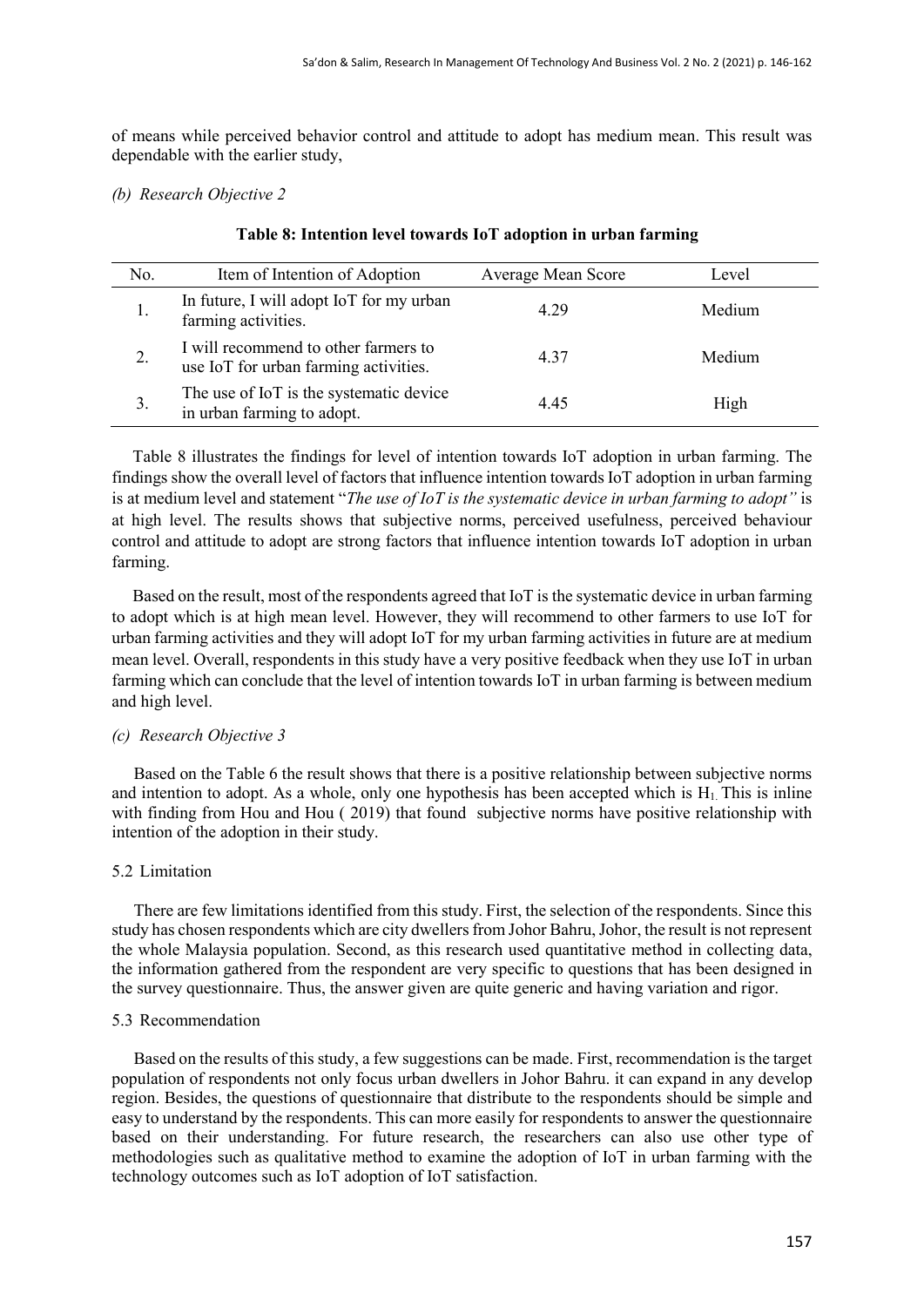#### 5.4 Conclusion

As conclusion, the level of subjective norms toward intention of adoption in urban farming is in high range level. Besides, the level of intention towards IoT adoption IoT in urban farming is between medium and high range level. In addition, this study also states there is a significant relationship between the subjective norms and intention of IoT adoption. The result shows that only subjective norms have positive relationship towards intention of IoT adoption. While, perceived usefulness, perceived behavior control and attitude to adopt have less significant relationship towards intention of IoT adoption. Therefore, all three objectives that have been achieved. Hence, this research can contribute to enhance the knowledge for the education sector to understand the respondents' perceptions on influence dimensions towards intention of IoT adoption.

## **Acknowledgement**

This research is part of Technology & Innovation Management Focus Group activities in developing student competencies. Special thanks to the Faculty of Technology Management and Business and UTHM in general.

## **References**

- Adnan, N., Nordin, S. M., Rahman, I., & Noor, A. (2017). The impacts and visions of the Green Fertilizer Technologies (GFT). *Adoption Behaviour of Among Malaysian Paddy Farmers, World Journal of Science, Technology and Sustainable*, *14(4),* 336–354.
- Affair, D. of E. and S. (2013). *Sustainable Development Challenges*. United Nation.
- A. Moon and J. Kim and J. Zhang and S. Son. (n.d.). "Lossy compression on IoT big data by exploiting spatiotemporal correlation,." *In IEEE High Performance Extreme Computing Conference (HPEC)*.
- Adnan, N., Nordin, S. M., Rahman, I., & Noor, A. (2017). The impacts and visions of the green fertilizer technologies (GFT). *Adoption Behaviour among Malaysian Paddy Farmers, World Journal of Science, Technology and Sustainable*, *14(4),* 336–354.
- Ahmad, M. (2018). "Online Shopping Behavior among University Students: Case Study of Must University". *Advances in Social Sciences Research Journal,*.
- Akhilesh. (2019). What Is the Correlation Coefficient? Retrieved from https://www.investopedia.com/terms/c/correlationcoefficient.asp
- Akudugu, M., Guo, E., Dadzie, S. (2012). Adoption of Modern Agricultural Production Technologies by Farm Households in Ghana: What Factors Influence their Decisions? Journal of Biology, Agriculture and Healthcare, *2(3)*.
- Aubert, B. A., Schroeder, A., & Grimaudo, J. (2012). IT as enabler of sustainable farming: An empirical analysis of farmers' adoption decision of precision agriculture technology. *Decision Support Systems, 5*, *54*((1)), 2012.
- Aubry, C., Ramamonjisoa, J., Dabat, M. H., Rakotoarisoa, J., Rakotondraibe, J., & Rabeharisoa, L. (2012). Urban agriculture and land use in cities: an approach with the multi-functionality and sustainability concepts in the case of Antananarivo (Madagascar). *Land Use Policy, 29*(2), 429- 439.
- Bagozzi, R. P., Davis, F. D., & Warshaw, P. R. (1992). The self-regulation of attitudes, intentions, and behaviour. *Social Psychology Quarterly, 55(2),* 178–204.
- Bearth, A.; Cousin, M.-E.; Siegrist, M. (2014). The consumer's perception of artificial food additives: Influences on acceptance, risk and benefit perceptions. *Food Qual.*, *38*, 14–23.
- Besthorn, F. H. (2013). Vertical farming: Social work and sustainable urban agriculture in an age of global food crises. *Australian Social Work, 66*(2), 187–203.
- Bonett, D. G., & Wright, T. A. (2015). Cronbach's alpha reliability: Interval estimation, hypothesis testing, and sample size planning. *Journal of Organizational Behavior, 36*(1), 3–15.
- Borges, J. A. R., Lansink, A. G. O., Ribeiro, C. M., & Lutke, V. (2014). Understanding farmers' intention to adopt improved natural grassland using the theory of planned behavior. *Livestock Science, 169,* 163-174.
- Business Dictionary. (2017). "What is data collection? Definition and meaning-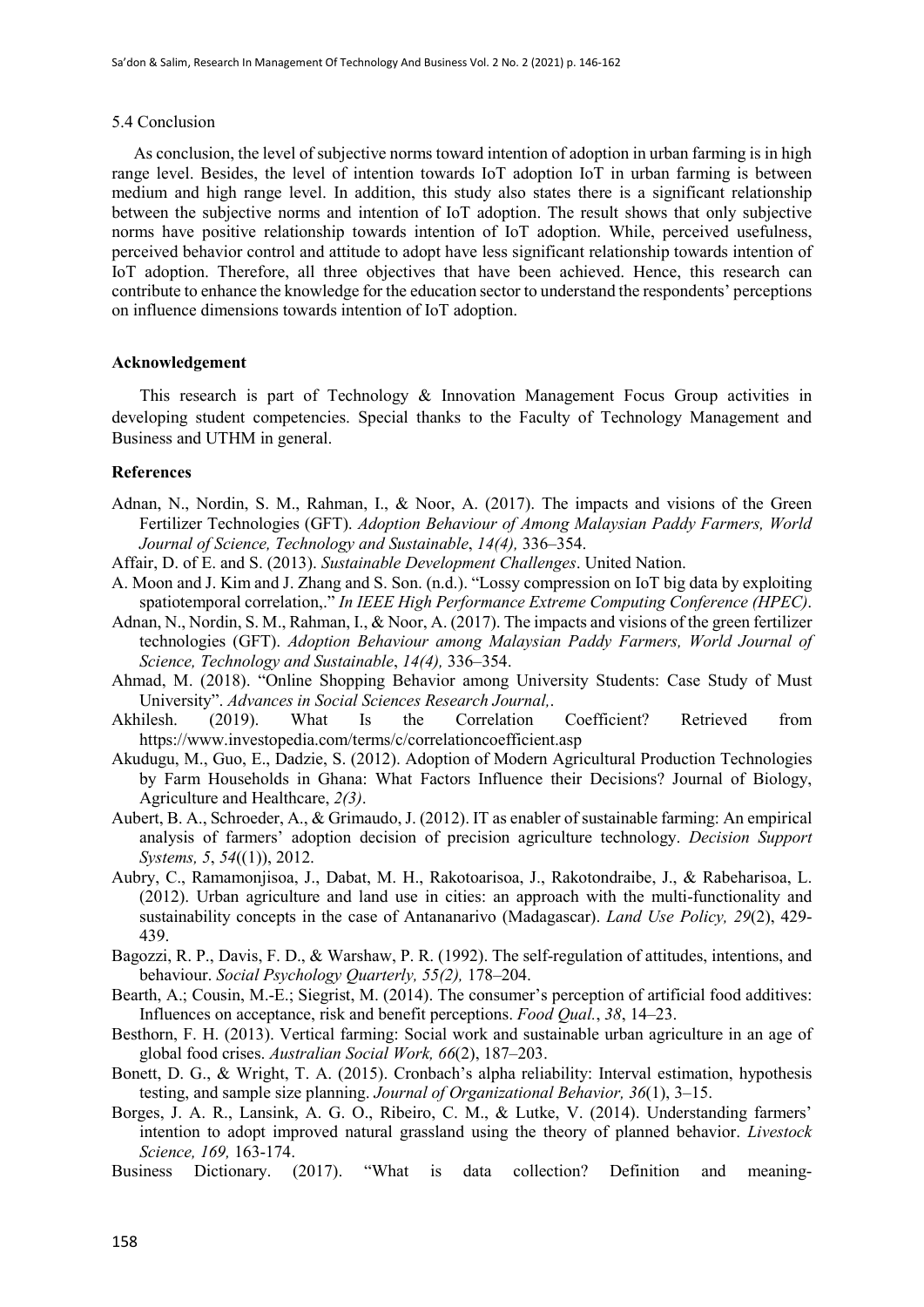BusinessDictionary.com". Retrieved from http://www.businessdictionary.com/definition/datacollection.html

- C. Yoon and M. Huh and S. Kang and J. Park and C. Lee. (2018). "Implement smart farm with IoT technology,." *In 20th International Conference on Advanced Communication Technology (ICACT),*.
- Cabannes, Y., & Raposo, I. (2013). Peri-urban agriculture, social inclusion of migrant population and Right to the City: *Practices in Lisbon and London. City, 17*((2),), 235-250.
- Chen, M., Liu, W., & Tao, X. (2013). Evolution and assessment on China ' s urbanization 1960 e 2010 : Under-urbanization or over-urbanization ? *Habitat International*, *38*, 25–33. https://doi.org/10.1016/j.habitatint.2012.09.007
- Cook, E. A., & Lara, J. J. (2012). Global dynamics of urban landscapes. *In Remaking Metropolis*, 37– 51.
- Davis, F. D. A. (1986). A technology acceptance model for empirically testing new end user information systems :theory and results. *Ph. D. Dissertation ,MIT Sloan School of Management , Cambridge , MA ,1*.
- Delone, W. H., & McLean, E. R. (2003). The DeLone and McLean model of information systems success: a ten-year update. *Journal of Management Information Systems, 19*(4), 9-30.
- Doody, O., & Doody, C. M. (2015). Conducting a pilot study: Case study of a novice researcher. *British Journal of Nursing, 24*((21)), 1074-1078.
- Eigenbrod, C., & Gruda, N. (2015). Urban vegetable for food security in cities. A review. *Agronomy for Sustainable Development, 35*(2), 483–498.
- Elijah, O., Rahman, T. A., Orikumhi, I., Leow, C. Y., & Hindia, M. N. (2018). An overview of Internet of Things (IoT) and data analytics in agriculture: *Benefits and Challenges. IEEE Internet of Things Journal, 5(5),* 3758–3773.
- Flett, R., Alpass, F., Humphries, S., Massey, C., Morriss, S., & Long, N. (2004). The technology acceptance model and use of technology in New Zealand dairy farming, *80*, 199–211. https://doi.org/10.1016/j.agsy.2003.08.002
- G. Arvind and V. Athira and H. Haripriya and R. Rani and S. Aravind. (n.d.). "Automated irrigation with advanced seed germination and pest control,. *In IEEE Technological Innovations in ICT for Agriculture and Rural Development (TIAR)*.
- Gao, L., & Bai, X. (n.d.). A unified perspective on the factors influencing consumer acceptance of internet of things technology. *Asia Pacific Journal of Marketing and Logistics*, *26(2),*(211–231).
- Gao, L.; Bai, X. (2014). A unified perspective on the factors influencing consumer acceptance of internet of things technology. *Asia Pac. J. Mark. Logist.*, *26,* 211–231.
- Gao, L. (2015). A unified perspective on the factors influencing consumer acceptance of internet of things technology. https://doi.org/10.1108/APJML-06-2013-0061
- Gartner Press Release. (2013). Internet of Things Installed Base Will Grow to 26 Billion Units by 2020. *Attivo Networks*. Retrieved from https://attivonetworks.com/gartner-says-the-internet-of-thingsinstalled-base-will-grow-to-26-billion-units-by-2020/
- Gershenfeld, N. and Vasseur, J. P. (2014). "As objects go online: the promise (and pitfalls) of the Internet of Things." *Foreign Affairs, Vol. 93*(No. 2), 60–67.
- Gogtay, N. J., & Thatte, U. M. (2017). Principles of correlation analysis. *Gogtay, N. J., & Thatte, U. M.*, *65*((3)), 78-81.
- Goldstein, M. (n.d.). Urban agriculture: a sixteen city survey of urban agriculture practices across the country., Page 4.
- Halgamuge, M. N., Wirasagoda, H. A. H. S., & Syed, A. (2019). Adoption of the Internet of Things ( IoT ) in Agriculture and Smart Farming towards Urban Greening : A Review, (April), 10–28. https://doi.org/10.14569/IJACSA.2019.0100402
- Hansson, H., Ferguson, R., Olofsson, C., & Rantamäki-Lahtinen, L. (2013). Farmers' motives for diversifying their farm business–The influence of family. *Journal of Rural Studies, 32*, 240-250.
- Harry, D. (2019). "What is Primary Research?" Purdue Online Write Lab. Retrieved from https://owl.purdue.edu/owl/research\_and\_citation/conducting\_research/conducting\_primary\_resea rch/index.html
- Hou, J., & Hou, B. (2019). Farmers ' Adoption of Low-Carbon Agriculture in China : An Extended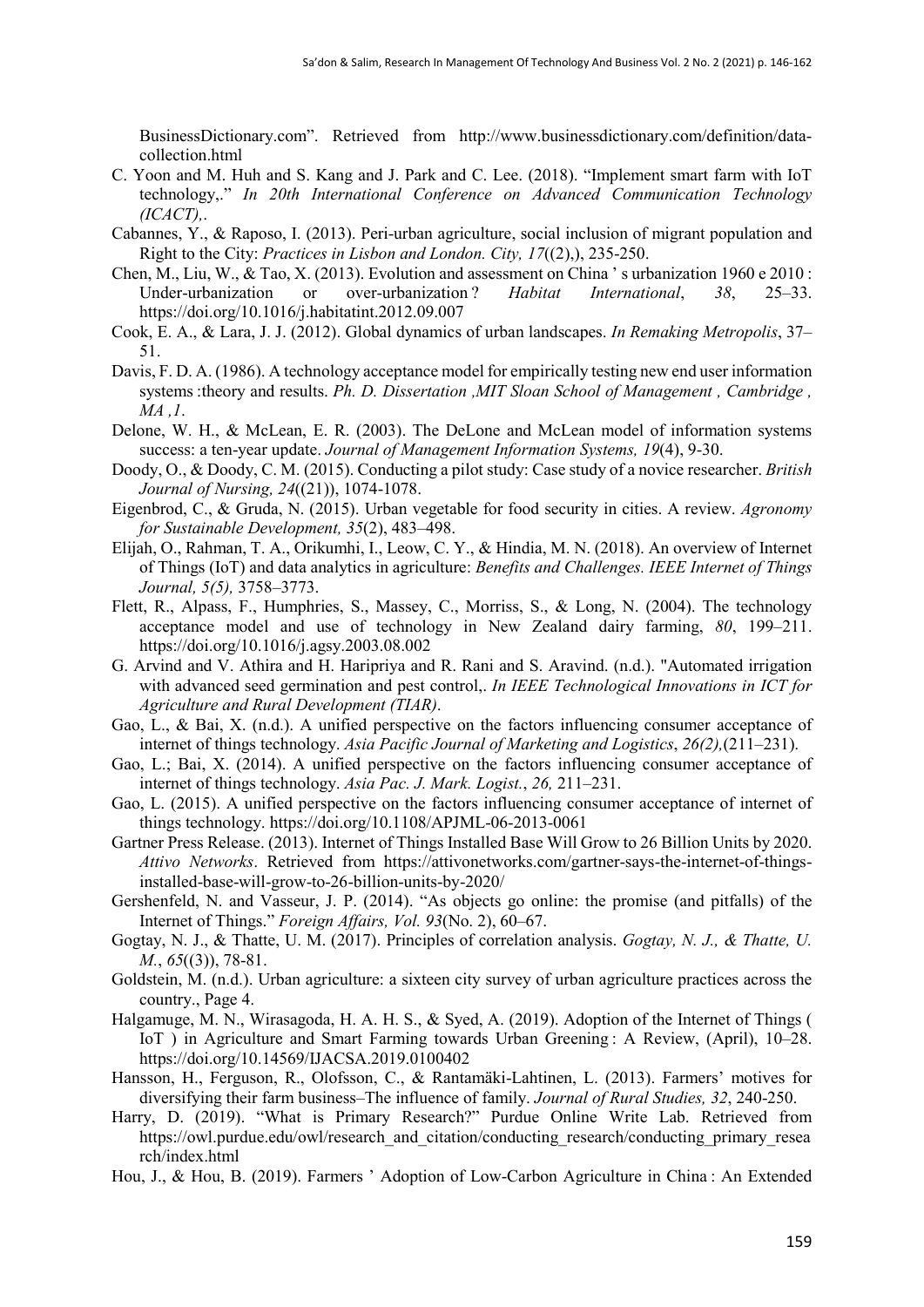Theory of the Planned Behavior Model. https://doi.org/10.3390/su11051399

- Islam, R., & Chamhuri, S. (2016). The Analysis of Urban Agriculture Development in Malaysia The Analysis of Urban Agriculture Development in Malaysia, (March 2012).
- Jain, S., & Angural, V. (. (2017). Use of Cronbach's alpha in dental research. *Medico Research Chronicles, 4*(3), 285–291.
- Jayaraman, P., Yavari, A., Georgakopoulos, D., Morshed, A., & Zaslavsky, A. (2016). Internet of things platform for smart farming. : *: Experiences and Lessons Learnt. Sensors, 16(11)*, *18*.
- Johnston, M. P. (2017). Secondary data analysis: A method of which the time has come. *Qualitative and Quantitative Methods in Libraries, 3*(3), 619–626.
- Jürkenbeck, K., Heumann, A., & Spiller, A. (2019). Sustainability Matters : Consumer Acceptance of Di ff erent Vertical Farming Systems, (Figure 1), 1–21.
- Kariuki, S. (2019). Factors determining adoption of new agricultural technology by smallholder farmers in developing countries Factors Determining Adoption of New Agricultural Technology by Smallholder Farmers in Developing Countries, (September).
- Keelan, C., Thorne, F., Flanagan, P., Newman, C. (2014). Predicted Willingness of Irish Farmers to Adopt GM Technology. *The Journal of Agrobiotechnology Management and Economics*, *12(3)*.
- Khatri-Chhetri, A., Aggarwal, P. K., Joshi, P. K., & Vyas, S. (2017). Farmers' prioritization of climatesmart agriculture (CSA) technologies. *Agricultural Systems, 151*, 184-191.
- Kim Steele. (2017). *Urban farming*. The Elemental Group.
- Krejcie, R. V., & Morgan, D. W. (n.d.). Determining sample size for research activities. *Educational and Psychological Measurement, 30(3)*, 607–610.
- Kulak, M., Graves, A., & Chatterton, J. (2013). Reducing greenhouse gas emissions with urban agriculture: a life cycle assessment perspective. *Landscape and Urban Planning, 111,* 68-78.
- Lang, G., Stengård, E., & Wynne, R. (2016). Developing a scale measuring perceived knowledge and skills dimensions for mental health promotion: a pilot test using a convenience sample. *The Journal of Mental Health Training, Education and Practice.*
- Lavison, R. (2013). Factors Influencing the Adoption of Organic Fertilizers in Vegetable Production in Accra, Msc Thesis, Accra Ghana.
- Long, T. B., Blok, V., & Coninx, I. (2016). Barriers to the adoption and diffusion of technological innovations for climate-smart agriculture in Europe : evidence from the Netherlands ,. *Journal of Cleaner Production*, *112*, 9–21. https://doi.org/10.1016/j.jclepro.2015.06.044
- M. Mekala and P. Viswanathan. (2017). "A novel technology for smart agriculture based on IoT with cloud computing,." *In International Conference on I-SMAC (IoT in Social, Mobile, Analytics and Cloud) (I-SMAC),*.
- Mi, S. (2013). China Low Carbon Modern Agriculture Development: From Views of Carbon Footprint Calculation and Applicable Mitigation Technology Application., (5,), 103–109.
- Mignouna, B., Manyong, M., Rusike, J., Mutabazi, S., & Senkondo, M. (2011). Determinants of Adopting Imazapyr-Resistant Maize Technology and its Impact on Household Income in Western Kenya: *AgBioforum, 14(3),* 158-163.
- Mougeot, L.J.A. (2012). The Social, Political and Environmental Dimensions of Urban Agriculture., 235-253.
- Mtega, W. P., & Msungu, A. C. (2013). Using information and communication technologies for enhancing the accessibility of agricultural information for improved agricultural production in Tanzania. *The Electronic Journal of Information Systems in Developing Countries, 56*((1),), 1-14.
- Mwangi, M., & Kariuki, S. (2015). Factors determining adoption of new agricultural technology by smallholder farmers in developing countries. J. *Journal of Economics and Sustainable Development, 6*(5).
- Omolara, F., Bamigboye, F., & Ademola, O. (2016). Internet of Things ( IoT ): Its Application for Sustainable Agricultural Productivity in Nigeria Internet of Things ( Iot ): It ' s Application For Sustainable Agricultural Productivity In Nigeria, (April).
- Opitz, I., Berges, R., Piorr, A., & Krikser, T. (2016). Contributing to food security in urban areas: Differences between urban agriculture and peri-urban agriculture in the Global North. *Agriculture and Human Values, 33*((2)), 341–358.
- Orsini, F., Kahane, R., Nono-Womdim, R., & Gianquinto, G. (2013). Urban agriculture in the developing world: a review. *Agronomy for Sustainable Development, 33*(4), 695-720.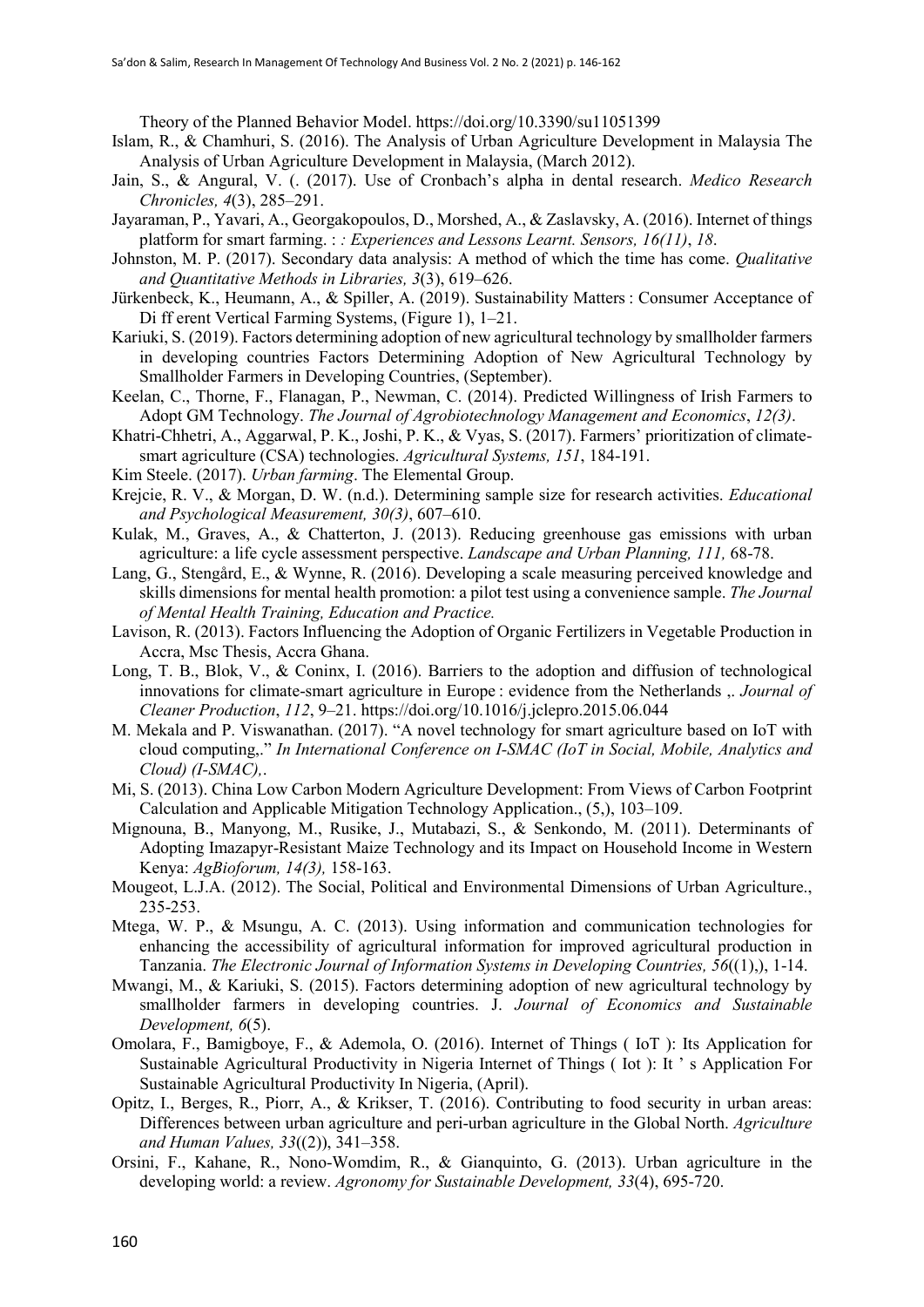- Otsuka, K. (2013). Food insecurity, income inequality, and the changing comparative advantage in world agriculture. *Agricultural Economics, 44*(1), 7-18.
- Patil, V. C., Al-Gaadi, K. A., Biradar, D. P., & Rangaswamy, M. (n.d.). Internet of things (Iot) and cloud computing for agriculture: An overview. *Proceedings of Agro-Informatics and Precision Agriculture*, *2012*, 292-296.
- Patricks S.,Christa, B & Lothar, S. (2018). Correlation Coefficients: Appropriate Use and interpretation., *126*(5), 1763–1768.
- Rasmuna Mazwan Muhammad and Mohd Rashid Rabu. (2015). The Potential of Urban Farming Technology in Malaysia: Policy Intervention. Retrieved from http://ap.fftc.agnet.org/ap\_db.php?id=534&print=1
- Rezai, G., Shamsudin, M. N., & Mohamed, Z. (2016). Urban agriculture: a way forward to food and nutrition security in Malaysia. *Procedia-Social and Behavioral Sciences, 216*, 39–45.
- Richard Heinberg. (n.d.). We are exceeding Earth's carrying capacity. Denying it is suicidal. *QUARTZ*.
- Rurangwa, E., & Verdegem, M. C. (2015). Microorganisms in recirculating aquaculture systems and their management. *Reviews in Aquaculture, 7(2),* 117-130.
- S. Ruengittinun and S. Phongsamsuan and P. Sureeratanakorn. (2017). "Applied internet of thing for smart hydroponic farming ecosystem (HFE),." *In 10th International Conference on Ubi-Media Computing and Workshops (Ubi-Media),*.
- S. Takekar and S. Takekar. (n.d.). "Plant and taste to reap with Internet of Things implementation of IoT in agriculture to make it a parallel industry,." *In International Conference on I-SMAC (IoT in Social, Mobile, Analytics and Cloud) (I-SMAC),*.
- S. Vaishali and S. Suraj and G. Vignesh and S. Dhivya and S. Udhayakumar. (2017). "Mobile integrated smart irrigation management and monitoring system using IOT,." *In International Conference on Communication and Signal Processing (ICCSP)*.
- Salim, S. A., Alaa, M., Yusof, Z. M., Farhana, L., Siti, I., & Salim, H. (2019). Urban Farming Activities in Southeast Asia : A Review and Future Research Direction, *2010*, 1–5.
- Sam Meredith. (2018, May). Two-thirds of global population will live in cities by 2050. *CNBC*.
- Singh, S. (2020). Business Opportunities & Reference Architecture for E-commerce. *2015 International Conference on Green Computing and Internet of Things (ICGCIoT)*, 1577–1581. https://doi.org/10.1109/ICGCIoT.2015.7380718
- Sundmaeker, H., *et al*. (2016). Internet of Food and Farm 2020, in Digitising the Industry, 129–150.
- Teare, M. D., Dimairo, M., Shephard, N., Hayman, A., Whitehead, A., & Walters, S. J. (2014). Sample size requirements to estimate key design parameters from external pilot randomised controlled trials: a simulation study. *Trials, 15*(1), 264.
- Terano, R., Mohamed, Z., & Sharifuddin, J. (2017). Factors Affecting Urban Dwellers To Practice Urban Agriculture ., (July). https://doi.org/10.21474/IJAR01/4872
- Terrell, S. R. (2012). Mixed-methods research methodologies. Qualitative report, *17*(1), 254–280.
- Thomaier, S., Specht, K., Henckel, D., Dierich, A., & Siebert, R. (2014). Farming in and on urban buildings : Present practice and specific novelties of Zero-Acreage Farming ( ZFarming ), (July 2016). https://doi.org/10.1017/S1742170514000143
- Trust, I. C. (2018). Improving IoT Technology Adoption through Improving Consumer Trust. https://doi.org/10.3390/technologies6030064
- Tukiman, I. (2017). Roles of community towards urban farming activities, (May). https://doi.org/10.21837/pmjournal.v15.i6.243
- Venkatesh, V., Morris, M. G., Davis, G. B., & Davis, F. D. (2003). User acceptance of information technology: Toward a unified view. MIS quarterly, 425-478.
- Walliman, N. (n.d.). "Research Methods: The Basics". Education, Health and Social Care, Social Sciences, 1-246.
- Walter, A., Finger, R., Huber, R., & Buchmann, N. (2017). Opinion: Smart farming is key to developing sustainable agriculture. *Proceedings of the National Academy of Sciences, 114*(24), 6148–6150.
- Weinberg, B. D., Milne, G. R., Andonova, Y. G., & Hajjat, F. M. (2015). Internet of Things:Convenience vs. privacy and secrecy. *Business Horizons, 58(6),* 615-624.
- Wolfert, S., Ge, L., Verdouw, C., & Bogaardt, M. J. (2017). Big data in smart farming–a review. *Agricultural Systems, 153*, 69–80.